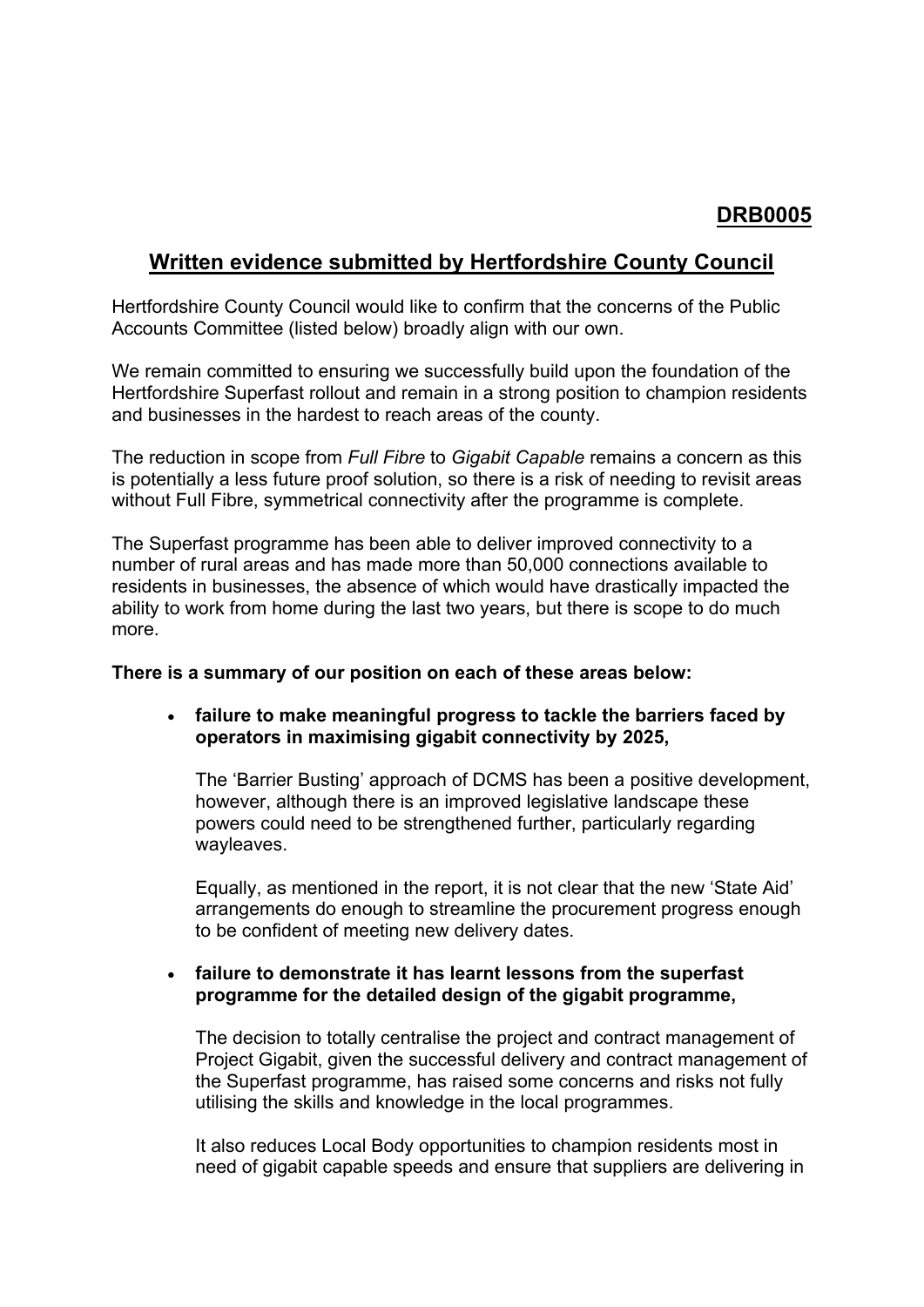the correct areas, so there is a concern that those hardest to reach customers who missed out on Superfast are again at high risk of missing out on Full Fibre speeds.

There needs to be a clear strategy for reaching these premises and at this stage there is concern that there is a risk that many of the 'Final 1%' will fall outside the scope of the programme.

### **failure to demonstrate how its centralised procurement model will retain the people, skills and knowledge in local authorities that were critical to success in the superfast programme,**

There is a very high risk of skilled and experienced Project Teams being redeployed to other projects and that inexperienced officers will require substantial retraining. We have already seen some officers move on to other areas.

We fully support the LGA goal of a central fund for this as the risk of losing the skills and industry knowledge developed running the Superfast programme is substantial.

Local Bodies have clear oversight of the local issues and managing local delivery and it is essential everything is done to ensure these skills are not lost.

### **failure to give any reassurance that local authorities will get additional funding to retain their expert resources at a time when local government finances are under severe pressure from the pandemic,**

Hertfordshire County Council agree that this is a major concern. Revenue funding has been raised repeatedly as an issue and a concern since at least late 2019, and although DCMS have produced a RACI outlining the expectations of Local Bodies, no funding has been made available.

Hertfordshire County Council is reviewing the funding options for supporting this programme, but this is yet to be finalised and given other financial pressures represents a challenge in the current environment.

### **failure to make any meaningful progress in delivering the policy and legislative changes deemed essential by industry to achieve rapid roll-out,**

Hertfordshire County Council have been not been closely consulted in the new contractual arrangements. The contractual arrangements under Superfast were imperfect and in some instances meant that suppliers had a great deal of scope to change delivery and increase costs.